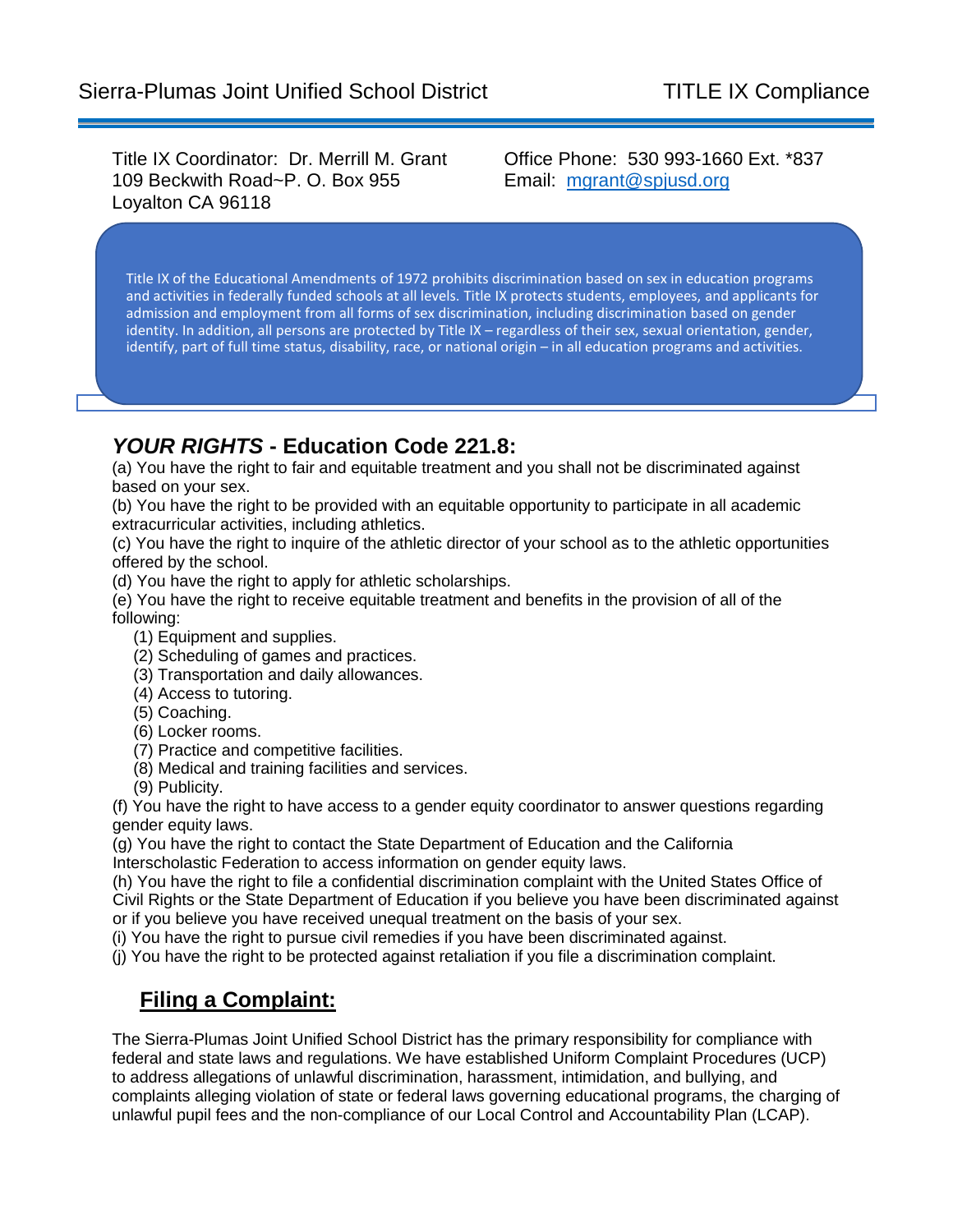Board Policies and Administrative Regulations, available by accessing sierracountyofficeofeducation.org and following the directions for GAMUT Online/School District Policies, include but are not limited to the following:

- *Uniform Complaint Procedures, BP 1312.3 and AR 1312.3,*
- *Sexual Harassment, BP 5145.7 and AR 5145.7*
- *NonDiscrimination/Harassment, BP 5145.3 and AR 5145.3*
- *NonDiscrimination in District Programs and Activities, BP 0410*
- *Bullying, BP 5131.2*

('BP'=Board Policy; 'AR'= Administrative Regulation)

The district's Uniform Complaint board policies and administrative regulations shall be used to investigate and resolve any complaint alleging the occurrence of unlawful discrimination (such as discriminatory harassment, intimidation, or bullying) against any person, based on his/her actual or perceived characteristics of race or ethnicity, color, ancestry, nationality, national origin, ethnic group identification, age, religion, marital or parental status, physical or mental disability, sex, sexual orientation, gender, gender identity, gender expression, or genetic information, or any other characteristic identified in Education Cod[e200](http://gamutonline.net/displayPolicy/138754/) or [220,](http://gamutonline.net/displayPolicy/138763/) Government Code [11135,](http://gamutonline.net/displayPolicy/144547/) or Penal Code [422.55,](http://gamutonline.net/displayPolicy/352313/) or based on his/her association with a person or group with one or more of these actual or perceived characteristics, in district programs and activities, including, but not limited to, those funded directly by or that receive or benefit from any state financial assistance (5 CCR [4610\)](http://gamutonline.net/displayPolicy/187021/).

## **Process to File a Complaint:**

Student complaints shall be submitted in written form in accordance with Board Policy and Administrative Regulation 1312.3 - Uniform Complaint Procedures. If the complainant is unable to prepare the complaint in writing, administrative staff shall help him/her to do so. Complaints must be filed within six months from the date when the alleged unlawful discrimination occurred, or from the date the complainant first obtained knowledge of the facts of the alleged discrimination, harassment, intimidation, or bullying that is based on sex. The time for filing may be extended up to 90 days by the Superintendent or the Superintendent's designee, for good cause, upon written request by the complainant setting forth the reasons for the request for an extension of time to file a written complaint.

All complaints shall be appropriately investigated in a timely manner. Within 10 business days after the compliance officer receives the complaint, the compliance officer, or designee, shall begin an investigation into the complaint. The investigation shall include an opportunity for the complainant, or the complainant's representative, or both, to present the compliance officer, or designee, with any evidence, or information leading to evidence, to support the allegations in the complaint. All UCPrelated complaints shall be investigated and resolved within 60 calendar days of the district's receipt of the complaint unless the complainant agrees in writing to an extension of the timeline. (5 CCR 4631)

Any complainant who is dissatisfied with the District's final written decision may file an appeal in writing with the California Department of Education within 15 calendar days of receiving the District's decision.

Complaints made by or on behalf of students may also be filed with the U.S. Department of Education, Office of Civil Rights within 180 calendar days of the date of the alleged discrimination, unless the time for filing is extended by the Office of Civil Rights for good cause shown under certain circumstances.

# **Resources Regarding Title IX:**